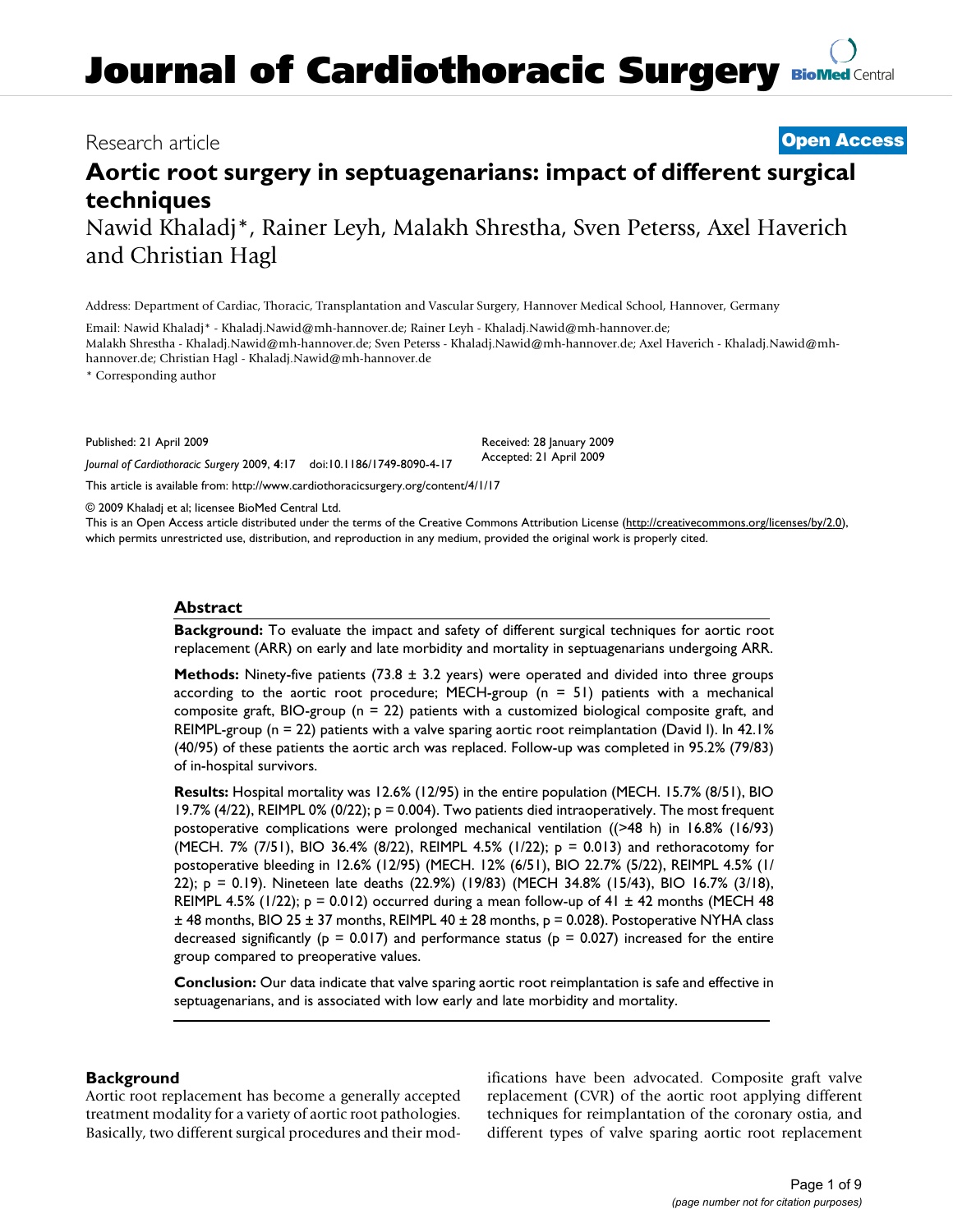techniques [1-5]. Although results of these techniques have been extensively described only limited data from the literature are available about these surgical techniques in older patients [6-13]. Furthermore, different techniques for aortic root replacement in septuagenarians have not been evaluated yet. Thus, the aim of this study was to evaluate the impact and safety of different surgical techniques for aortic root replacement (ARR) on early and late morbidity and mortality as well as functional status in septuagenarians undergoing aortic root replacement.

#### **Patients and methods**

This study was approved by the institutional review board; all patients gave written informed consent.

Between 1988 and 2003, 95 patients 70 years of age or older underwent aortic root replacement at our institution. Preoperative patient's characteristics are depicted in Table 1. According to the aortic root procedure the patients were divided into three groups. MECH-group (n = 51) patients who received a mechanical composite valve graft, BIO-group ( $n = 22$ ) patients who received a custom-

**Table 1: Preoperative patient's characteristics and hemodynamics**

ized biological composite valve graft, and REIMPL-group (n = 22) patients who received a valve sparing aortic root reimplantation (David I). Concerning the surgical procedure, the choice between a mechanical and biological valve graft conduit were on the patient's decision. In patients with pure aortic insufficiency and macroscopically normal aortic leaflets the decision to perform valve sparing aortic root reimplantation was dictated by the surgeon's preference.

We obtained clinical data by retrospective review of the hospital archives and follow-up information was gathered from direct telephone interview of the patient or a close relative, and contact with the referring physician. Infectious, thrombembolic and bleeding complications were recorded as required by the guidelines of the American Association for Thoracic Surgery/Society of Thoracic Surgeons [14]. Furthermore current NYHA-Status and performance status scale (Karnofsky) were requested [15].

Thromboembolism, hemorrhage requiring hospitalisation, aortic valve re-operations or endocarditis were con-

| Variable                               | I. MECH-group<br>$n = 51$ | 2. BIO-group<br>$n = 22$ | 3. REIMPL-group<br>$n = 22$ | All<br>$n = 95$ | b-value |
|----------------------------------------|---------------------------|--------------------------|-----------------------------|-----------------|---------|
| Age at surgery (years)                 |                           |                          |                             |                 |         |
| mean $\pm$ SD                          | $73.1 \pm 2.7$            | $75.2 \pm 3.8$           | $74.1 \pm 3.7$              | $73.8 \pm 3.2$  | 0.031   |
| range                                  | $70 - 80$                 | $70 - 82$                | $70 - 83$                   | $70 - 83$       |         |
| Male, n (%)                            | 29 (56.9)                 | 9(40.9)                  | 10(45.5)                    | 48(51)          | n.s.    |
| BSA $(m2)$                             | $1.83 \pm 0.21$           | $1.78 \pm 0.19$          | $1.84 \pm 0.24$             | $1.82 \pm 0.21$ | n.s.    |
| $NYHA$ (mean $\pm$ SD)                 | $3.06 \pm 0.81$           | $3.0 \pm 0.58$           | $2.62 \pm 0.74$             | $2.94 \pm 0.75$ | 0.007   |
| NYHA $\geq$ III, n (%)                 | 40 (78.4)                 | 19(86.4)                 | 15(68.2)                    | 69 (72.6)       | 0.031   |
| Redo, n (%)                            | 16(31.4)                  | 1(4.5)                   | 0                           | 17(17.9)        | 0.001   |
| Endocarditis, n (%)                    | 4(7.8)                    | 1(4.5)                   | 0                           | 6(6.3)          | n.s.    |
| Ø ascending aorta (mm)                 | $63 \pm 13$               | $62 \pm 10$              | $65 \pm 13$                 |                 |         |
| Comorbitities, n (%)                   |                           |                          |                             |                 |         |
| AF                                     | 12(23.5)                  | 7(31.8)                  | 2(9.1)                      | 21(22.1)        | n.s.    |
| MI                                     | 4(7.8)                    | 3(18.1)                  | 0                           | 7(7.3)          | n.s.    |
| Ventricular arrhythmias                | 2(3.9)                    | 0                        | 0                           | 2(2.1)          | n.s.    |
| Heart failure history                  | 24(47.1)                  | 8(36.4)                  | 4(18.2)                     | 36 (37.9)       | n.s.    |
| Systemic hypertension                  | 26(51)                    | 16(72.7)                 | 18(81.2)                    | 60(63.2)        | 0.026   |
| <b>Diabetes</b>                        | 5(9.8)                    | 3(13.6)                  | 3(13.6)                     | 11(11.6)        | n.s.    |
| Hyperlipidemia                         | 9(17.6)                   | 9(40.9)                  | 7(31.8)                     | 25(26.3)        | n.s.    |
| Creatinine $\geq$ 120 $\mu$ mol/L      | 9(17.6)                   | 7(31.8)                  | 2(9.1)                      | 17(17.9)        | n.s.    |
| <b>COPD</b>                            | 9(17.6)                   | 5(22.7)                  | 2(9.1)                      | 16(16.8)        | n.s.    |
| Stroke                                 | 1(1.9)                    | 3(13.6)                  | 2(9.1)                      | 6(6.3)          | n.s.    |
| <b>TIA/PRIND</b>                       | 2(3.9)                    | 1(4.5)                   | 0                           | 4(3.1)          | n.s.    |
| Hemodynamics                           |                           |                          |                             |                 |         |
| LVEF $(%)$                             | $56.8 \pm 11.5$           | $58.6 \pm 13.3$          | $60.7 \pm 13.8$             | $58.3 \pm 12.5$ | n.s.    |
| LVEDP (mmHG)                           | $17.2 \pm 9.4$            | $15.1 \pm 6.2$           | $15.7 \pm 6.9$              | $16.4 \pm 8.2$  | n.s.    |
| mean PAP (mmHG)                        | $25.6 \pm 9.6$            | $26.8 \pm 11$            | $21 \pm 6$                  | $24.8 \pm 9.4$  | n.s.    |
| $Cl (L \times min^{-1} \times m^{-2})$ | $2.7 \pm 1.5$             | $2.4 \pm 0.5$            | $2.7 \pm 0.9$               | $2.6 \pm 0.9$   | n.s.    |
| mean RAP (mmHG)                        | $5.9 \pm 3.8$             | $7.8 \pm 3.3$            | $6.9 \pm 3.1$               | $6.7 \pm 3.5$   | n.s.    |

BSA, *body surface area*; NYHA, *New York Heart Association*; AF, *Atrial fibrillation*; MI, *previous myocardial infarction*; COPD, *chronic obstructive pulmonary disease*; TIA, *transient ischemic attack*; PRIND, *prolonged reversible ischemic neurological deficit*; LVEF, *left ventricular ejection fraction*; LVEDP, *left ventricular endiastolic pressure*, PAP, *pulmonary artery pressure*; CI, *cardiac index*; RAP, *right atrial pressure*.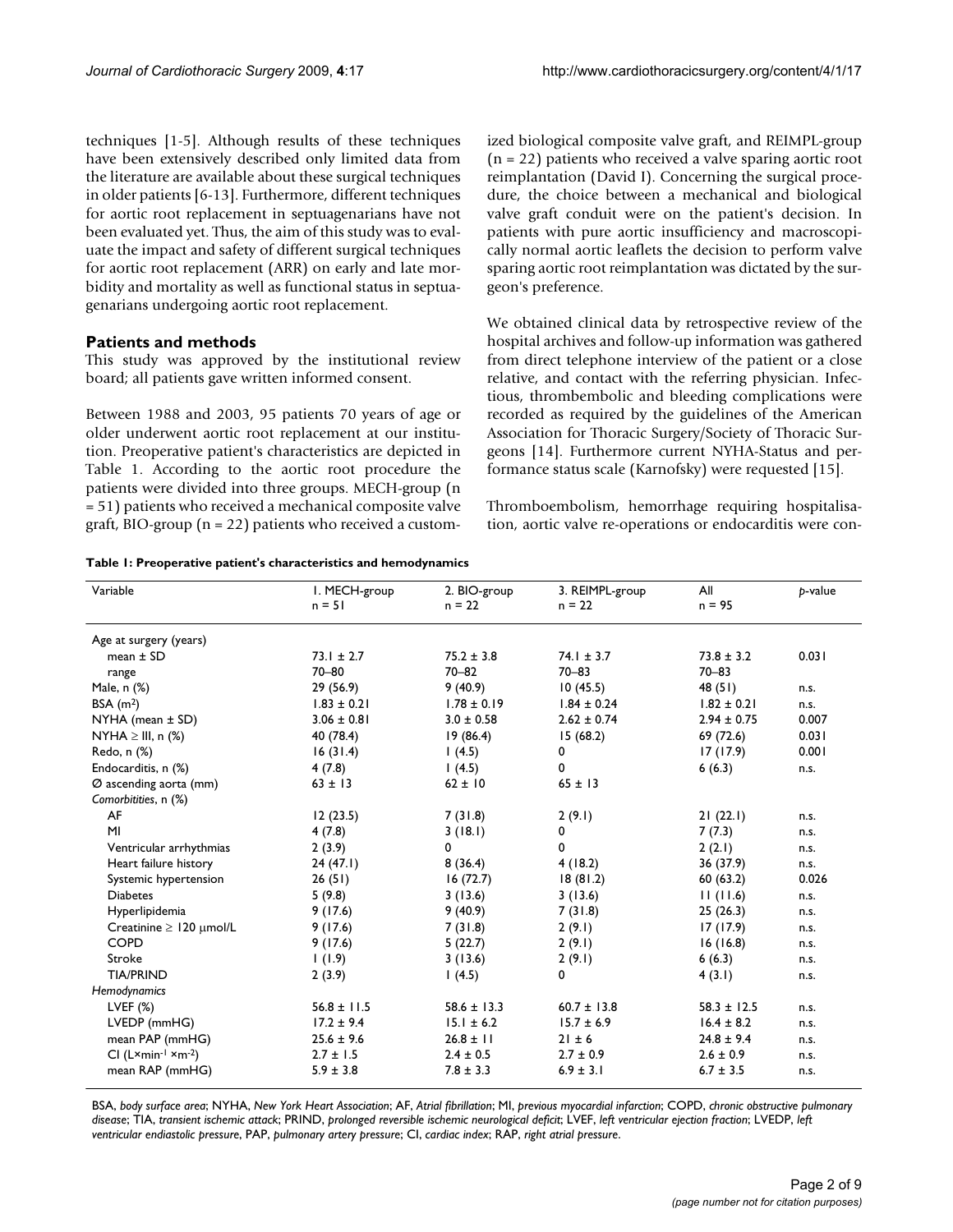sidered to be valve related. Follow-up was complete for 95.2% (79/83) of hospital survivors.

#### *Surgical technique*

Standard cardiopulmonary bypass with a membrane oxygenator and systemic moderate hypothemia (28°C to 32°C) was used unless otherwise indicated. In cases with aortic arch aneurysms either moderate hypothermic circulatory arrest with cold (15°C) antegrade cerebral perfusion or deep hypothermia (16°C to 20°C) with circulatory arrest was utilized [16]. Antegrade cold potassium crystalloid or blood cardioplegic solution was used for myocardial protection. The left ventricle was vented through a transmitral catheter. The decision whether to perform valve sparing aortic root reimplantation or composite replacement of the aortic root was made intraoperatively in patients with pure aortic regurgitation, and depended on the quality of the aortic valve leaflets as well as on the surgeon's decision. In patients with aortic stenosis or mixed aortic valve pathology either a mechanical or a biological composite valve graft was implanted. All patients included in this study receiving a mechanical or biological composite valve graft (CVG) had a button Bentall operation [4]. Biological conduits were manufactured by selecting appropriate size valve prosthesis and suturing a vascular graft to it, yielding a readily usable unit as described by Galla and co-workers [17]. Patients selected for valve sparing aortic root replacement were operated upon the classic David I technique as described previously [18].

The associated operative procedures as well as operative data are summarized in Table 2.

#### *Statistical methods*

Continuous variables are expressed as mean  $\pm$  SD. Categoric data are given as total numbers and relative frequencies; continuous data are given as mean ± SD, except where otherwise stated. Groups were compared by one

#### **Table 2: Intraoperative data**

way ANOVA. Stepwise logistic regression was used for multivariate analysis. The Kaplan-Meier survival estimates were used to analyze long-term survival, and freedom from valve related complications. Statistical differences in Kaplan-Meier survival estimates were determined by using the log-rank test. All data analyses were performed with SPSS 15.0 for Windows (SPSS, Chicago, IL, USA).

#### **Results**

As a result of the surgical policy, there was a consistently increasing caseload of patient receiving either a biological composite graft or a valve sparing aortic root reimplantation over the study period (1988–1992: MECH 12 pts., 1993–1998: MECH 13 pts., BIO 3 pts., REIMPL 2 pts., 1998–2003: MECH 26 pts., BIO 19 pts., REIMPL 20 pts.).

Patient's preoperative data are depicted in Table 1. The patient groups were comparable beside the age, incidence of previous cardiac surgery and arterial hypertension as well as NYHA-status. Preoperative hemodynamics did not show any significant differences between groups. Five patients that were operated on an emergency basis received a mechanical conduit.

Intraoperative variables are shown in Table 2. The REIMPL-group had a significantly longer aortic cross clamp time compared to the MECH-group and BIOgroup. The most frequent concomitant surgical procedure was aortic arch replacement (42.1%) and coronary artery bypass grafting (CABG) (29.5%). However, the BIOgroup had a significantly higher number of aortic arch replacement performed compared to the MECH-group, furthermore, the percentage of selective antegrade cerebral perfusion (SACP) for cerebral protection was significantly higher in this BIO-group compared to the other patient groups. SACP is routinely performed in our institution since 1999.

| Variable                    | I. MECH-group<br>$n = 51$ | 2. BIO-group<br>$n = 22$ | 3. REIMPL-group<br>$n = 22$ | All<br>$n = 95$ | b-value |
|-----------------------------|---------------------------|--------------------------|-----------------------------|-----------------|---------|
| CPB time (min.)             | $144 \pm 60$              | $178 \pm 140$            | $159 \pm 27$                | $156 \pm 82$    | n.s.    |
| ACC time (min.)             | $91 \pm 31$               | $107 \pm 39$             | $123 \pm 18$                | $103 \pm 33$    | < 0.001 |
| AA-replacement, n (%)       | 16(31.4)                  | 15(68.2)                 | 9(40.9)                     | 40(42.1)        | 0.014   |
| hemiarch, n (%)             | 15(93.8)                  | 15 (100)                 | 7(77.8)                     | 37              | 0.018   |
| total arch, $n$ $(\%)$      | 1(6.2)                    | 0                        | 2(22.2)                     |                 | n.s.    |
| CA time (min.)              | $15.5 \pm 5.7$            | $17.1 \pm 8$             | $17.7 \pm 7.7$              | $16.6 \pm 7$    | n.s.    |
| SACP, n (%)                 | 7(44.4)                   | 15 (100)                 | 6(66.7)                     | 28 (70)         | < 0.001 |
| <b>MVS</b>                  | 4(7.8)                    | 3(13.6)                  | 0                           | 7               | n.s.    |
| CABG, n <sub>(%</sub> )     | 11(21.6)                  | 9(40.9)                  | 7(31.8)                     | 28 (29.5)       | n.s.    |
| Intraoperative death, n (%) | 2(3.9)                    | 0                        | 0                           | 2(2.1)          | n.s.    |

CPB, *cardio pulmonary bypass*; ACC, *aortic cross clamp*; AA-replacement, *aortic arch replacemen*; SACP, selective antegrade cerebral perfusion, CA, *circulatory arrest*; MVS, *mitral valve surgery*, CABG, *coronary artery bypass grafting*.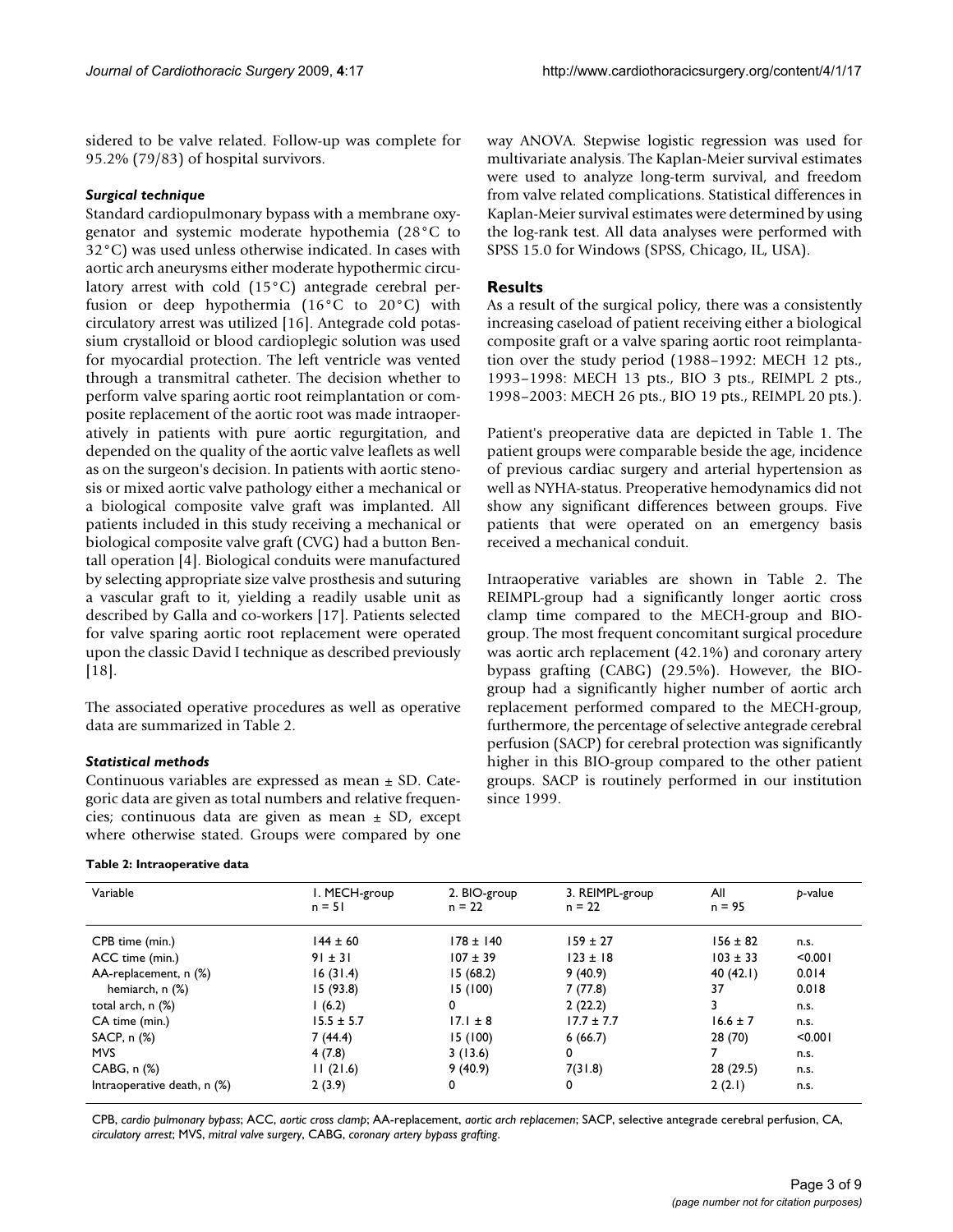#### *Hospital morbidity and mortality*

Early postoperative complications are shown in Table 3. The most frequent complications were postoperative pulmonary insufficiency requiring prolonged ventilation of patients and rethoracotomy for bleeding complications, with no statistical differences between groups. Postoperative pulmonary insufficiency occurred more often in the BIO-group  $(36.4\%)$  (p = 0.013). 10 patients died within 30 days, in addition to the two intraoperative death the overall hospital mortality was 12.6% with a statistical significant difference between groups ( $p = 0.004$ ). The causes of death are summarized in Table 4. Stepwise logistic regression revealed a history of preoperative cardiac decompensation (p = 0.026, OR 3.9 (1.1–14.2 95% CI)), rethoracotomy (p = 0.001, OR 12.8 (3.1–52.2 95% CI)) and postoperative pneumonia ( $p = 0.002$ , OR 8.1 (1-64) 95% CI)) as independent predictors for in hospital mortality.

#### *Follow-up morbidity and mortality*

The follow-up was  $41 \pm 42.3$  months (1–173 months) for the entire cohort. The follow-up time showed a significant difference between groups (MECH-group 49 ± 48 months, BIO-group  $25 \pm 36.9$  months, and REIMPLgroup  $40 \pm 28$  months, p = 0.028). Follow-up revealed 22 late deaths, 6 patients died of cardiac related reason, 3 of valve related reasons. Thus mean survival for the entire patient population was  $8 \pm 1$  years and showed significant difference between groups as depicted in Figure 1 and Figure 2.

#### **Table 3: Postoperative data of patients surviving the operation**

23 hospital survivors had to be readmitted to the hospital, 7 for valve related complications, 2 for cardiac related complications and 14 for other reasons. During follow-up 3 patients had to be re-operated on, all patients had prosthetic valve endocarditis, two of these patients died (freedom from re-operation 96.2%).

Postoperative NYHA-Status decreased significantly for the entire cohort as well as patients in the MECH-group and BIO-group (Figure 3). The performance status of the entire group (78  $\pm$  7.5% to 81.1  $\pm$  13.2%, p = 0.017) as well for the MECH-group (76.5  $\pm$  7.8% to 82.6  $\pm$  12.5%, p = 0.015) and BIO-group (76.4  $\pm$  8.1% to 81.3  $\pm$  14.1%, p = 0.027) slightly increased.

#### **Discussion**

In this study we demonstrated that different complex surgical techniques for ARR can be performed with good results in septuagenarians. Our data indicate that valve sparing aortic root reimplantation is an excellent alternative to composite conduits with bioprostheses or mechanical prostheses for septuagenarians with favourable short and long-term outcome.

Composite valve replacement has become a generally accepted surgical technique for the treatment of aortic root pathology with acceptable perioperative mortality rates and good long-term results [6,8,9,11,12,18-21]. The mortality rate for ARR with composite valve grafts in recent publications varies between 0.7% and 11% with a survival rate from 76% to 91.8% at 5 years and 62% to 76% at 10 years. Furthermore, Urbanski and associates

| Variable                       | MECH-group<br>$n = 49$ | BIO-group<br>$n = 22$ | REIMPL-group<br>$n = 22$ | All<br>$n = 95$ | p-value |
|--------------------------------|------------------------|-----------------------|--------------------------|-----------------|---------|
| ICU stay (days)                |                        |                       |                          |                 |         |
| mean $\pm$ SD                  | $3.8 \pm 6.2$          | $3.7 \pm 4$           | $3.2 \pm 4.7$            | $3.6 \pm 5.3$   | n.s.    |
| range                          | $1 - 37$               | $I-I5$                | $1 - 23$                 | $1 - 37$        |         |
| artificial ventilation (hours) |                        |                       |                          |                 |         |
| mean $\pm$ SD                  | $112 \pm 187$          | $64 \pm 93$           | $45 \pm 87.8$            | $79 \pm 137$    | n.s.    |
| range                          | 24-792                 | $12 - 360$            | $11 - 160$               | $11 - 192$      |         |
| blood loss (ml)                | $1128 \pm 914$         | $926 \pm 882$         | $833 \pm 650$            | $999 \pm 839$   | n.s.    |
| red blood cells (units)        | $2.5 \pm 2.8$          | $3.9 \pm 3.5$         | $2.9 \pm 2$              | $3.2 \pm 3$     | n.s.    |
| fresh frozen plasma (units)    | 3 ± 2.1                | $3.4 \pm 1.9$         | $2.7 \pm 1.86$           | $3.1 \pm 1.9$   | n.s.    |
| rethoracotomy, n (%)           | 6(11.8)                | 5(22.7)               | 1(4.5)                   | 12(12.9)        | n.s.    |
| $LCO$ , n $(\%)$               | 2(3.9)                 | (4.5)                 | 0                        | 5               | n.s.    |
| MOF, n (%)                     | 3(5.9)                 | 3(13.6)               | 0                        | 6               | n.s.    |
| MI, n (%)                      | 0                      | (4.5)                 | 0                        |                 | n.s.    |
| Stroke, n (%)                  | $\binom{2}{2}$         | (4.5)                 | 0                        |                 | n.s.    |
| Pneumonia, n (%)               | 4(7.8)                 | 0                     | 0                        |                 | n.s.    |
| Sepsis, n (%)                  | 4(7.8)                 | (4.5)                 | 0                        | 5               | n.s     |
| Pulmonary insufficiency, n (%) | 7(13.7)                | 8(36.4)               | 1(4.5)                   | 16              | 0.013   |
| Hospital mortality, n (%)      | 9(17.6)                | 3(13.5)               | 0                        | 12(12.6)        | 0.004   |

ICU, intensiv care unit; LCO, *low cardiac output*; MOF, *multiorgan failure*; MI, *myocardial infarction*.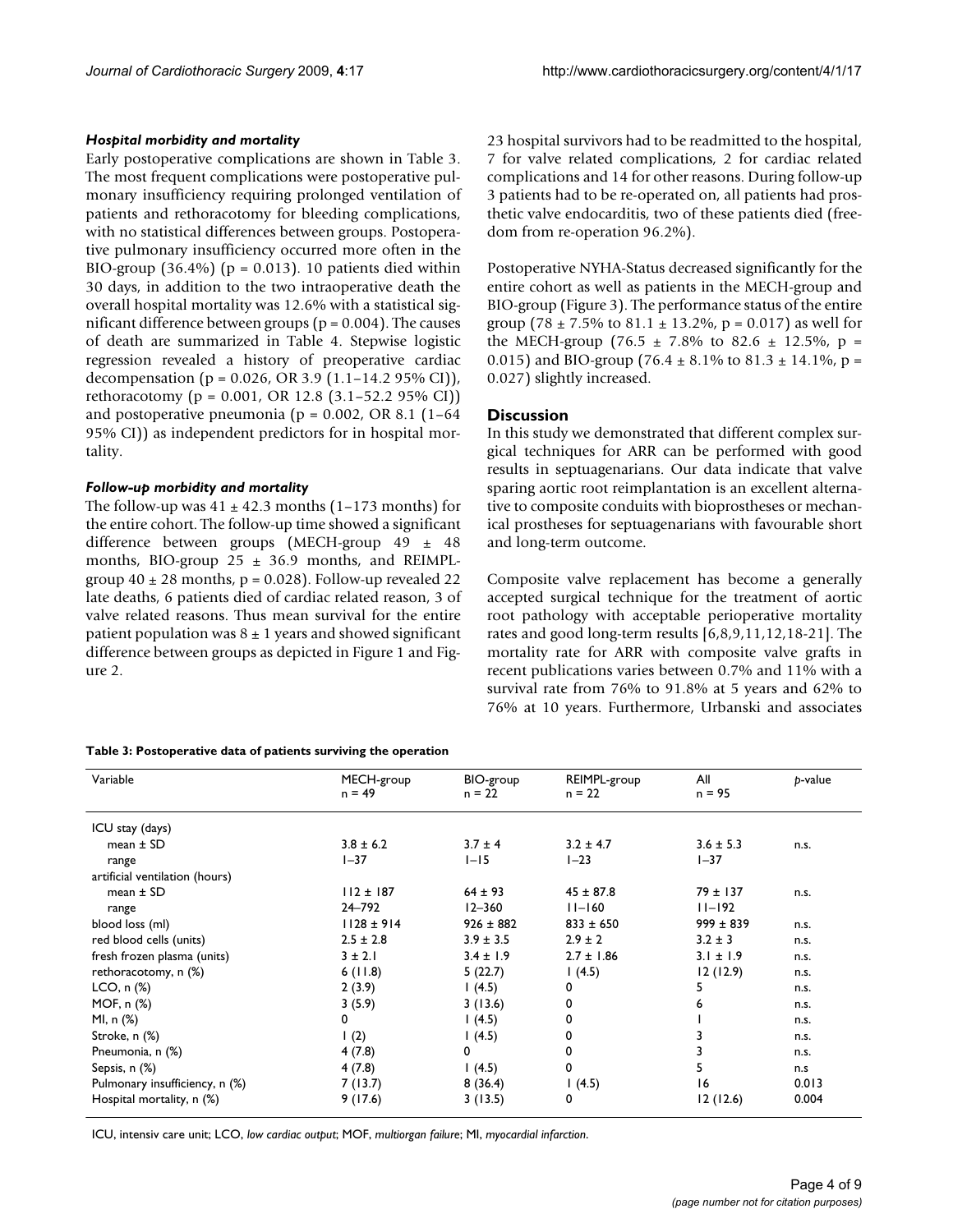| Cause of hospital mortality           | MECH-group<br>$n = 51$ | BIO-group<br>$n = 22$ | REIMPL-group<br>$n = 22$ | All<br>$n = 95$ |
|---------------------------------------|------------------------|-----------------------|--------------------------|-----------------|
| Heart failure (intraoperative), n (%) | 2(3.9)                 |                       |                          | 2(2.1)          |
| Heart failure (postoperative), n (%)  | 4(7.8)                 | 1(4.5)                |                          | 5(5.3)          |
| Myocardial infarction, n (%)          |                        | 1(4.5)                |                          | $(0.1)$ 1       |
| Sepsis, n (%)                         | 2(3.9)                 |                       |                          | 2(2.1)          |
| Stroke, n (%)                         | (2)                    | l (4.5)               |                          | 2(2.1)          |
| $\Sigma$ hospital mortality, n (%)    | 9(17.6)                | 3(13.5)               | 0                        | 12(12.6)        |

**Table 4: Causes of hospital mortality according to the surgical technique**

showed in a case matched study with 200 patients, that ARR can be performed with a similar operative risk, valve related morbidity and late mortality as isolated aortic valve replacement [21]. However, recent published series showed that valve sparing aortic root replacement techniques are a valuable option for patients with macroscopically normal leaflets [3,10]. The hospital mortalities in these studies vary around 3–5%. The functional results showed freedom from re-operation in 94 – 99% of different sub cohorts.

In the vast majority of these studies the patients were younger. Due to the limited data from the literature there is still an ongoing debate whether ARR should be performed in elderly patients >70 years due to an anticipated higher mortality rate for ARR compared to isolated aortic



## Survival function

**Figure 1 Survival curve for the entire study population**.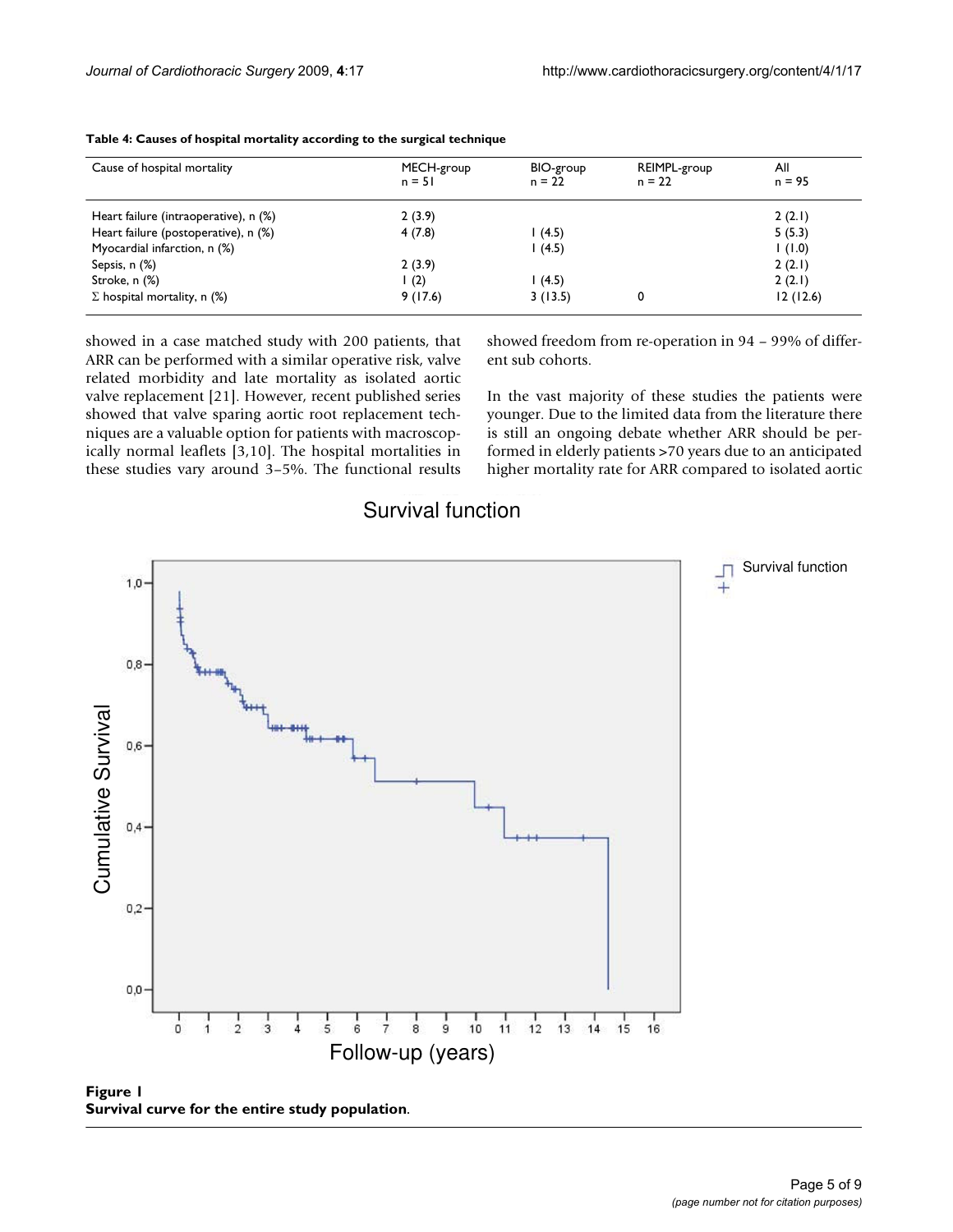

## Survival function

valve replacement. Only sparse data are available from the literature dealing with the problem of ARR in septuagenarians [8]. Ehrlich and co-workers described a hospital mortality of 8.3% (7 of 84). This is comparable to the 5%–11.4% hospital mortality after aortic valve replacement in the same age group [22-24].

In our study, two patients died intra-operatively, and another 10 within the first 30 day or during hospital stay (12/95 pts., 12.6%). Our institutional mortality for this age group ranges from 8% for cardiac surgery up to 29% in patients undergoing surgery for acute type A aortic dissection [25,26]. In other studies we revealed age and comorbidities as predictors for morbidity and mortality [27,28]. We strongly believe that the mortality rate is influenced by the amount of co-morbidities rather than the surgical technique.

The standard approach to ARR is the use of composite grafts with a mechanical prosthesis [29]. Composite conduits with stented bioprosthesis have shown reasonable results [9,17]. Etz and associates recently published their experience with 206 patients receiving custom made composite conduits with a stented bioprosthesis (mean age 53 years) with a hospital mortality rate of 2.9% and a 10 year survival rate of 89% [9]. Only a limited number of reports compared mechanical and biological ARR [6,8]. Ehrlich and co-workers showed that overall probability of survival was similar for patients with composite grafts incorporating a mechanical or biological valve (mean age 73.9 years;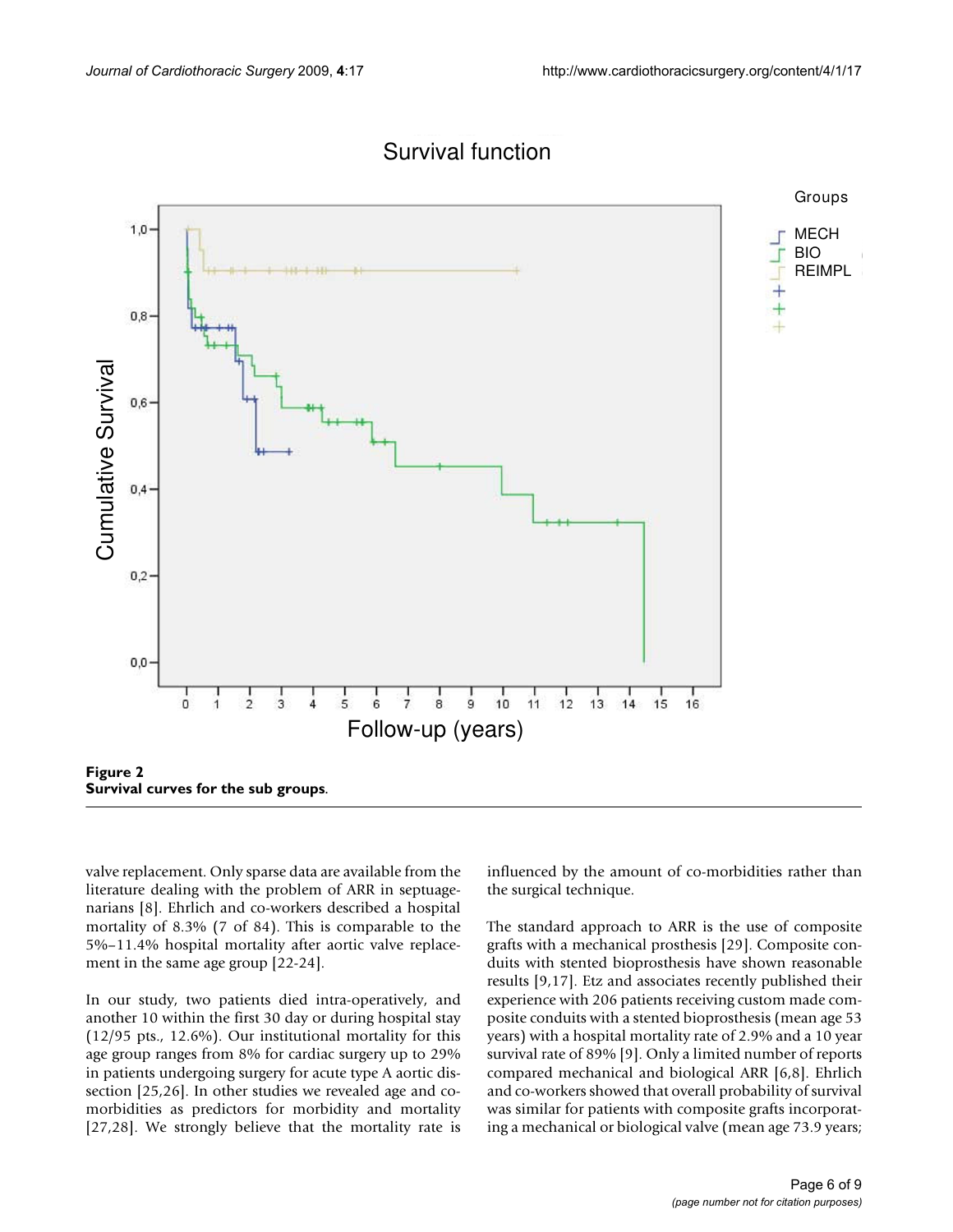

**NYHA-Status of the patients pre- and postoperatively**.

 $n = 84$ ) with a 5 year survival of approximately 60% in both groups. Interestingly in this study survival was similar to that of an age-matched population. Byrne et al. compared biological and mechanical root replacement in a younger patient cohort with a median age of 53 years respectively 54 years and could neither demonstrate a difference in hospital mortality (1.5% vs. 2.4%) nor in the 5 year survival rate (92.4% vs. 88.2%). However, in the biological root replacement group either aortic homografts or stentless aortic valves were implanted.

In the present study, mean survival was  $7 \pm 1$  years for the entire cohort, with best results for patients in the REIMPLgroup (5-year survival rate 80%). The impact of pure aortic insuffiency on results in this subgroup in controversially discussed. A substantial number of patients receiving a mechanical or biological composite graft had either mixed AS/AI or AS only; in contrast patients scheduled for aortic root reimplantation had pure AI only. The impact of different physiological subgroups (aortic regurgitation vs. aortic stenosis vs. stenosis/regurgitation) on early and late outcome after aortic valve surgery is still discussed controversially. Scott and associates analysed 1,479 isolated aortic valve replacement procedures and showed substantial differences in operative mortality rates among physiological subgroups [30]. In contrast Nowicki and colleagues reported on 5793 patients undergoing aortic valve surgery and found no impact of valve diagnosis on in-hospital mortality [31]. However, in both studies no long-term results have been analysed.

For surgeons not familiar with valve sparing aortic root procedures ARR with composite conduits is still a valuable option. Whereas in this patient composite graft replacement with stented bioprosthesis is omitting lifelong oral anticoagulation und consequent avoidance of bleeding complications [32].

#### *Limitations*

Patient's demographic and intraoperative data differed significantly between groups in terms of number of previous cardiac operations, preoperative NYHA functional class, and incidence of aortic arch replacement, all factors that may reflect a selection bias for a certain operative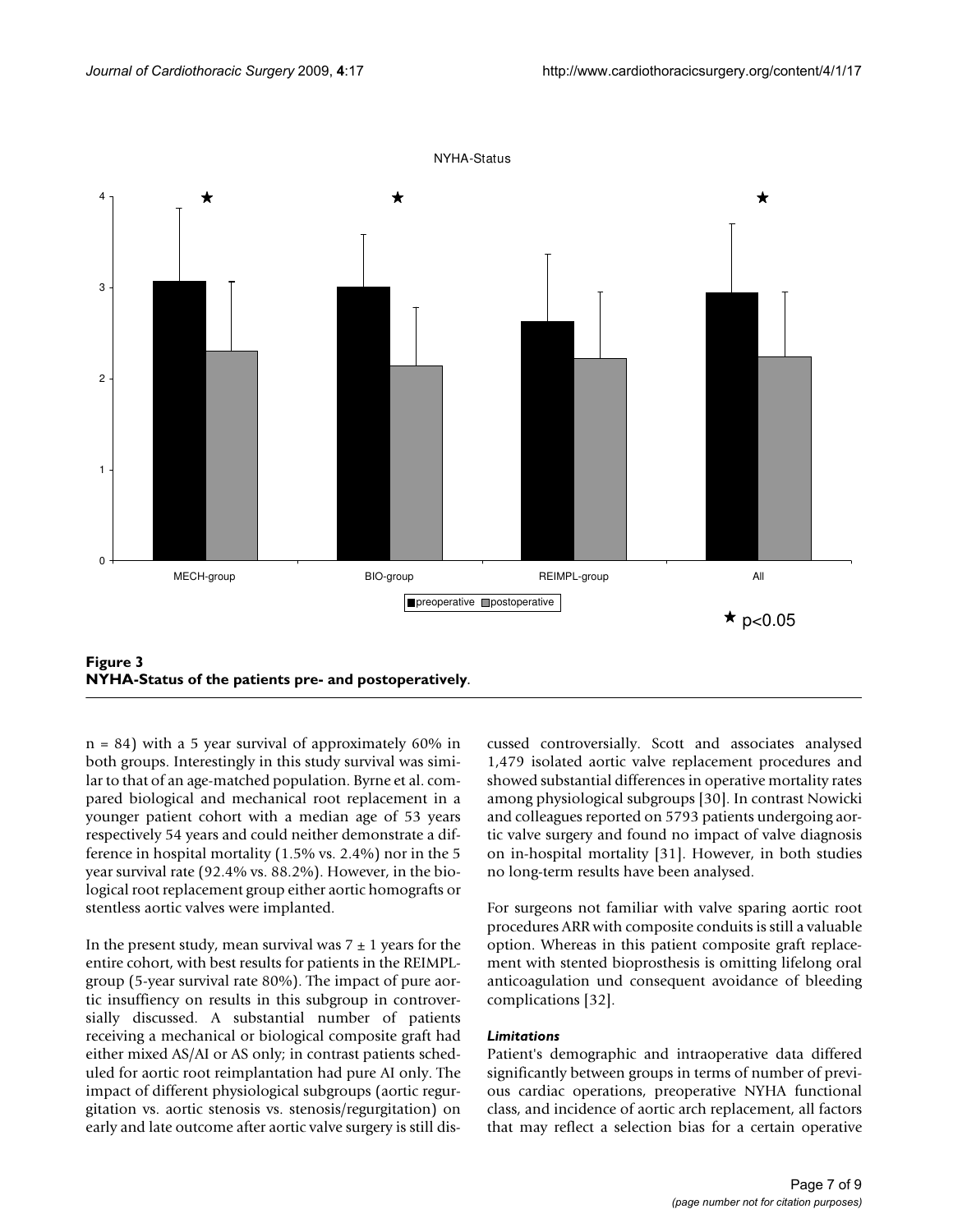technique. However, the multivariate analysis revealed none of these factors as a predictor for hospital mortality. Since this is a nonrandomised retrospective study covering the experience of 15 years, factors influencing the outcome may have been missed and not analysed thus could falsify the result of the multivariate analysis. However, current factors that already proofed to have a potential influence as predictors for hospital mortality and longterm mortality have been proven.

#### **Conclusion**

The small number of patients in each group makes it difficult to draw definite conclusion about the impact of different surgical techniques for ARR on early and late outcome.

However, our data indicate that valve sparing aortic root Reimplantation is safe and effective in septuagenarians, and is associated with low early and late morbidity and mortality.

#### **Competing interests**

The authors declare that they have no competing interests.

#### **Authors' contributions**

NK and RL designed the study and wrote the manuscript, MS and SP were responsible for data acquisition, interpretation and statistical analysis, AH and CH revised the manuscript for important intellectual content and have given the final approval of the version to be published.

#### **Acknowledgements**

This work was supported by the German Research Foundation (HA 2971/ 2-2).

#### **References**

- 1. Bentall H, De Bono A: **[A technique for complete replacement](http://www.ncbi.nlm.nih.gov/entrez/query.fcgi?cmd=Retrieve&db=PubMed&dopt=Abstract&list_uids=5664694) [of the ascending aorta.](http://www.ncbi.nlm.nih.gov/entrez/query.fcgi?cmd=Retrieve&db=PubMed&dopt=Abstract&list_uids=5664694)** *Thorax* 1968, **23:**338-339.
- Cabrol C, Pavie A, Gandjbakhch I, Villemot JP, Guiraudon G, Laughlin L, Etievent P, Cham B: **[Complete replacement of the ascending](http://www.ncbi.nlm.nih.gov/entrez/query.fcgi?cmd=Retrieve&db=PubMed&dopt=Abstract&list_uids=7453242) [aorta with reimplantation of the coronary arteries: new sur](http://www.ncbi.nlm.nih.gov/entrez/query.fcgi?cmd=Retrieve&db=PubMed&dopt=Abstract&list_uids=7453242)[gical approach.](http://www.ncbi.nlm.nih.gov/entrez/query.fcgi?cmd=Retrieve&db=PubMed&dopt=Abstract&list_uids=7453242)** *J Thorac Cardiovasc Surg* 1981, **81:**309-315.
- 3. David TE, Ivanov J, Armstrong S, Feindel CM, Webb GD: **[Aortic](http://www.ncbi.nlm.nih.gov/entrez/query.fcgi?cmd=Retrieve&db=PubMed&dopt=Abstract&list_uids=12440659) [valve-sparing operations in patients with aneurysms of the](http://www.ncbi.nlm.nih.gov/entrez/query.fcgi?cmd=Retrieve&db=PubMed&dopt=Abstract&list_uids=12440659) [aortic root or ascending aorta.](http://www.ncbi.nlm.nih.gov/entrez/query.fcgi?cmd=Retrieve&db=PubMed&dopt=Abstract&list_uids=12440659)** *Ann Thorac Surg* 2002, **74:**S1758-1761. discussion S1792-1759.
- 4. Kouchoukos NT: **[Composite aortic valve replacement and](http://www.ncbi.nlm.nih.gov/entrez/query.fcgi?cmd=Retrieve&db=PubMed&dopt=Abstract&list_uids=8425005) [graft replacement of the ascending aorta plus coronary](http://www.ncbi.nlm.nih.gov/entrez/query.fcgi?cmd=Retrieve&db=PubMed&dopt=Abstract&list_uids=8425005) [ostial reimplantation: how I do it.](http://www.ncbi.nlm.nih.gov/entrez/query.fcgi?cmd=Retrieve&db=PubMed&dopt=Abstract&list_uids=8425005)** *Semin Thorac Cardiovasc Surg* 1993, **5:**66-70.
- Yacoub MH, Gehle P, Chandrasekaran V, Birks EJ, Child A, Radley-Smith R: **[Late results of a valve-preserving operation in](http://www.ncbi.nlm.nih.gov/entrez/query.fcgi?cmd=Retrieve&db=PubMed&dopt=Abstract&list_uids=9605078) [patients with aneurysms of the ascending aorta and root.](http://www.ncbi.nlm.nih.gov/entrez/query.fcgi?cmd=Retrieve&db=PubMed&dopt=Abstract&list_uids=9605078)** *J Thorac Cardiovasc Surg* 1998, **115:**1080-1090.
- 6. Byrne JG, Gudbjartsson T, Karavas AN, Mihaljevic T, Phillips BJ, Aranki SF, Rawn JD, Cohn LH: **[Biological vs. mechanical aortic](http://www.ncbi.nlm.nih.gov/entrez/query.fcgi?cmd=Retrieve&db=PubMed&dopt=Abstract&list_uids=12614798) [root replacement.](http://www.ncbi.nlm.nih.gov/entrez/query.fcgi?cmd=Retrieve&db=PubMed&dopt=Abstract&list_uids=12614798)** *Eur J Cardiothorac Surg* 2003, **23:**305-310.
- 7. Dossche KM, Schepens MA, Morshuis WJ, de la Riviere AB, Knaepen PJ, Vermeulen FE: **[A 23-year experience with composite valve](http://www.ncbi.nlm.nih.gov/entrez/query.fcgi?cmd=Retrieve&db=PubMed&dopt=Abstract&list_uids=10320253) [graft replacement of the aortic root.](http://www.ncbi.nlm.nih.gov/entrez/query.fcgi?cmd=Retrieve&db=PubMed&dopt=Abstract&list_uids=10320253)** *Ann Thorac Surg* 1999, **67:**1070-1077.
- 8. Ehrlich MP, Ergin MA, McCullough JN, Lansman SL, Galla JD, Bodian CA, Griepp RB: **[Favorable outcome after composite valve-](http://www.ncbi.nlm.nih.gov/entrez/query.fcgi?cmd=Retrieve&db=PubMed&dopt=Abstract&list_uids=11383782)**

**[graft replacement in patients older than 65 years.](http://www.ncbi.nlm.nih.gov/entrez/query.fcgi?cmd=Retrieve&db=PubMed&dopt=Abstract&list_uids=11383782)** *Ann Thorac Surg* 2001, **71:**1454-1459.

- 9. Etz CD, Homann TM, Rane N, Bodian CA, Di Luozzo G, Plestis KA, Spielvogel D, Griepp RB: **[Aortic root reconstruction with a bio](http://www.ncbi.nlm.nih.gov/entrez/query.fcgi?cmd=Retrieve&db=PubMed&dopt=Abstract&list_uids=17532939)[prosthetic valved conduit: a consecutive series of 275 proce](http://www.ncbi.nlm.nih.gov/entrez/query.fcgi?cmd=Retrieve&db=PubMed&dopt=Abstract&list_uids=17532939)[dures.](http://www.ncbi.nlm.nih.gov/entrez/query.fcgi?cmd=Retrieve&db=PubMed&dopt=Abstract&list_uids=17532939)** *J Thorac Cardiovasc Surg* 2007, **133:**1455-1463.
- 10. Kallenbach K, Karck M, Pak D, Salcher R, Khaladj N, Leyh R, Hagl C, Haverich A: **[Decade of aortic valve sparing reimplantation:](http://www.ncbi.nlm.nih.gov/entrez/query.fcgi?cmd=Retrieve&db=PubMed&dopt=Abstract&list_uids=16159826) [are we pushing the limits too far?](http://www.ncbi.nlm.nih.gov/entrez/query.fcgi?cmd=Retrieve&db=PubMed&dopt=Abstract&list_uids=16159826)** *Circulation* 2005, **112:**I253-259.
- 11. Lewis CT, Cooley DA, Murphy MC, Talledo O, Vega D: **[Surgical](http://www.ncbi.nlm.nih.gov/entrez/query.fcgi?cmd=Retrieve&db=PubMed&dopt=Abstract&list_uids=1728240) [repair of aortic root aneurysms in 280 patients.](http://www.ncbi.nlm.nih.gov/entrez/query.fcgi?cmd=Retrieve&db=PubMed&dopt=Abstract&list_uids=1728240)** *Ann Thorac Surg* 1992, **53:**38-45.
- 12. Pacini D, Ranocchi F, Angeli E, Settepani F, Pagliaro M, Martin-Suarez S, Di Bartolomeo R, Pierangeli A: **[Aortic root replacement with](http://www.ncbi.nlm.nih.gov/entrez/query.fcgi?cmd=Retrieve&db=PubMed&dopt=Abstract&list_uids=12842520) [composite valve graft.](http://www.ncbi.nlm.nih.gov/entrez/query.fcgi?cmd=Retrieve&db=PubMed&dopt=Abstract&list_uids=12842520)** *Ann Thorac Surg* 2003, **76:**90-98.
- 13. Svensson LG: **[Rationale and technique for replacement of the](http://www.ncbi.nlm.nih.gov/entrez/query.fcgi?cmd=Retrieve&db=PubMed&dopt=Abstract&list_uids=1482823) [ascending aorta, arch, and distal aorta using a modified ele](http://www.ncbi.nlm.nih.gov/entrez/query.fcgi?cmd=Retrieve&db=PubMed&dopt=Abstract&list_uids=1482823)[phant trunk procedure.](http://www.ncbi.nlm.nih.gov/entrez/query.fcgi?cmd=Retrieve&db=PubMed&dopt=Abstract&list_uids=1482823)** *J Card Surg* 1992, **7:**301-312.
- 14. Edmunds LH Jr, Clark RE, Cohn LH, Grunkemeier GL, Miller DC, Weisel RD: **[Guidelines for reporting morbidity and mortality](http://www.ncbi.nlm.nih.gov/entrez/query.fcgi?cmd=Retrieve&db=PubMed&dopt=Abstract&list_uids=8800159) [after cardiac valvular operations. Ad Hoc Liaison Commit](http://www.ncbi.nlm.nih.gov/entrez/query.fcgi?cmd=Retrieve&db=PubMed&dopt=Abstract&list_uids=8800159)tee for Standardizing Definitions of Prosthetic Heart Valve Morbidity of The American Association for Thoracic Sur[gery and The Society of Thoracic Surgeons.](http://www.ncbi.nlm.nih.gov/entrez/query.fcgi?cmd=Retrieve&db=PubMed&dopt=Abstract&list_uids=8800159)** *J Thorac Cardiovasc Surg* 1996, **112:**708-711.
- 15. Kumar P, Zehr KJ, Chang A, Cameron DE, Baumgartner WA: **[Qual](http://www.ncbi.nlm.nih.gov/entrez/query.fcgi?cmd=Retrieve&db=PubMed&dopt=Abstract&list_uids=7555161)[ity of life in octogenarians after open heart surgery.](http://www.ncbi.nlm.nih.gov/entrez/query.fcgi?cmd=Retrieve&db=PubMed&dopt=Abstract&list_uids=7555161)** *Chest* 1995, **108:**919-926.
- 16. Hagl C, Khaladj N, Karck M, Kallenbach K, Leyh R, Winterhalter M, Haverich A: **[Hypothermic circulatory arrest during ascending](http://www.ncbi.nlm.nih.gov/entrez/query.fcgi?cmd=Retrieve&db=PubMed&dopt=Abstract&list_uids=12965307) [and aortic arch surgery: the theoretical impact of different](http://www.ncbi.nlm.nih.gov/entrez/query.fcgi?cmd=Retrieve&db=PubMed&dopt=Abstract&list_uids=12965307) cerebral perfusion techniques and other methods of cere[bral protection.](http://www.ncbi.nlm.nih.gov/entrez/query.fcgi?cmd=Retrieve&db=PubMed&dopt=Abstract&list_uids=12965307)** *Eur J Cardiothorac Surg* 2003, **24:**371-378.
- 17. Galla JD, Lansman SL, Spielvogel D, Minanov OP, Ergin MA, Bodian CA, Griepp RB: **[Bioprosthetic valved conduit aortic root](http://www.ncbi.nlm.nih.gov/entrez/query.fcgi?cmd=Retrieve&db=PubMed&dopt=Abstract&list_uids=12440662) [reconstruction: the Mount Sinai experience.](http://www.ncbi.nlm.nih.gov/entrez/query.fcgi?cmd=Retrieve&db=PubMed&dopt=Abstract&list_uids=12440662)** *Ann Thorac Surg* 2002, **74:**S1769-1772.
- 18. David TE, Feindel CM: **[An aortic valve-sparing operation for](http://www.ncbi.nlm.nih.gov/entrez/query.fcgi?cmd=Retrieve&db=PubMed&dopt=Abstract&list_uids=1532219) [patients with aortic incompetence and aneurysm of the](http://www.ncbi.nlm.nih.gov/entrez/query.fcgi?cmd=Retrieve&db=PubMed&dopt=Abstract&list_uids=1532219) [ascending aorta.](http://www.ncbi.nlm.nih.gov/entrez/query.fcgi?cmd=Retrieve&db=PubMed&dopt=Abstract&list_uids=1532219)** *J Thorac Cardiovasc Surg* 1992, **103:**617-621.
- 19. Kouchoukos NT, Wareing TH, Murphy SF, Perrillo JB: **[Sixteen-year](http://www.ncbi.nlm.nih.gov/entrez/query.fcgi?cmd=Retrieve&db=PubMed&dopt=Abstract&list_uids=1834031) [experience with aortic root replacement. Results of 172](http://www.ncbi.nlm.nih.gov/entrez/query.fcgi?cmd=Retrieve&db=PubMed&dopt=Abstract&list_uids=1834031) [operations.](http://www.ncbi.nlm.nih.gov/entrez/query.fcgi?cmd=Retrieve&db=PubMed&dopt=Abstract&list_uids=1834031)** *Ann Surg* 1991, **214:**308-318.
- 20. Svensson LG, Crawford ES, Hess KR, Coselli JS, Safi HJ: **[Composite](http://www.ncbi.nlm.nih.gov/entrez/query.fcgi?cmd=Retrieve&db=PubMed&dopt=Abstract&list_uids=1510509) [valve graft replacement of the proximal aorta: comparison](http://www.ncbi.nlm.nih.gov/entrez/query.fcgi?cmd=Retrieve&db=PubMed&dopt=Abstract&list_uids=1510509) [of techniques in 348 patients.](http://www.ncbi.nlm.nih.gov/entrez/query.fcgi?cmd=Retrieve&db=PubMed&dopt=Abstract&list_uids=1510509)** *Ann Thorac Surg* 1992, **54:**427-437.
- 21. Urbanski PP, Wagner M, Zacher M, Hacker RW: **[Aortic root](http://www.ncbi.nlm.nih.gov/entrez/query.fcgi?cmd=Retrieve&db=PubMed&dopt=Abstract&list_uids=11465204) [replacement versus aortic valve replacement: a case-match](http://www.ncbi.nlm.nih.gov/entrez/query.fcgi?cmd=Retrieve&db=PubMed&dopt=Abstract&list_uids=11465204) [study.](http://www.ncbi.nlm.nih.gov/entrez/query.fcgi?cmd=Retrieve&db=PubMed&dopt=Abstract&list_uids=11465204)** *Ann Thorac Surg* 2001, **72:**28-32.
- 22. Craver JM, Puskas JD, Weintraub WW, Shen Y, Guyton RA, Gott JP, Jones EL: **[601 octogenarians undergoing cardiac surgery: out](http://www.ncbi.nlm.nih.gov/entrez/query.fcgi?cmd=Retrieve&db=PubMed&dopt=Abstract&list_uids=10320258)[come and comparison with younger age groups.](http://www.ncbi.nlm.nih.gov/entrez/query.fcgi?cmd=Retrieve&db=PubMed&dopt=Abstract&list_uids=10320258)** *Ann Thorac Surg* 1999, **67:**1104-1110.
- 23. Hannan EL, Racz MJ, Jones RH, Gold JP, Ryan TJ, Hafner JP, Isom OW: **[Predictors of mortality for patients undergoing cardiac valve](http://www.ncbi.nlm.nih.gov/entrez/query.fcgi?cmd=Retrieve&db=PubMed&dopt=Abstract&list_uids=11081873) [replacements in New York State.](http://www.ncbi.nlm.nih.gov/entrez/query.fcgi?cmd=Retrieve&db=PubMed&dopt=Abstract&list_uids=11081873)** *Ann Thorac Surg* 2000, **70:**1212-1218.
- Jamieson WR, Edwards FH, Schwartz M, Bero JW, Clark RE, Grover FL: **[Risk stratification for cardiac valve replacement. National](http://www.ncbi.nlm.nih.gov/entrez/query.fcgi?cmd=Retrieve&db=PubMed&dopt=Abstract&list_uids=10320233) [Cardiac Surgery Database. Database Committee of The](http://www.ncbi.nlm.nih.gov/entrez/query.fcgi?cmd=Retrieve&db=PubMed&dopt=Abstract&list_uids=10320233) [Society of Thoracic Surgeons.](http://www.ncbi.nlm.nih.gov/entrez/query.fcgi?cmd=Retrieve&db=PubMed&dopt=Abstract&list_uids=10320233)** *Ann Thorac Surg* 1999, **67:**943-951.
- 25. Shrestha M, Khaladj N, Baraki H, Haverich A, Hagl C: **Is there an Age Limit for Cardiac Surgery?** *Clinical Medicine: Geriatrics* 2008, **2:**31-33.
- 26. Shrestha M, Khaladj N, Haverich A, Hagl C: **[Is treatment of acute](http://www.ncbi.nlm.nih.gov/entrez/query.fcgi?cmd=Retrieve&db=PubMed&dopt=Abstract&list_uids=18245703) [type A aortic dissection in septuagenarians justifiable?](http://www.ncbi.nlm.nih.gov/entrez/query.fcgi?cmd=Retrieve&db=PubMed&dopt=Abstract&list_uids=18245703)** *Asian Cardiovasc Thorac Ann* 2008, **16:**33-36.
- 27. Khaladj N, Shrestha M, Meck S, Peterss S, Kamiya H, Kallenbach K, Winterhalter M, Hoy L, Haverich A, Hagl C: **[Hypothermic circula](http://www.ncbi.nlm.nih.gov/entrez/query.fcgi?cmd=Retrieve&db=PubMed&dopt=Abstract&list_uids=18374779)[tory arrest with selective antegrade cerebral perfusion in](http://www.ncbi.nlm.nih.gov/entrez/query.fcgi?cmd=Retrieve&db=PubMed&dopt=Abstract&list_uids=18374779) ascending aortic and aortic arch surgery: a risk factor analy[sis for adverse outcome in 501 patients.](http://www.ncbi.nlm.nih.gov/entrez/query.fcgi?cmd=Retrieve&db=PubMed&dopt=Abstract&list_uids=18374779)** *J Thorac Cardiovasc Surg* 2008, **135:**908-914.
- Khaladj N, Shrestha M, Peterss S, Kutschka I, Strueber M, Hoy L, Haverich A, Hagl C: **[Isolated surgical aortic valve replacement](http://www.ncbi.nlm.nih.gov/entrez/query.fcgi?cmd=Retrieve&db=PubMed&dopt=Abstract&list_uids=19110438) [after previous coronary artery bypass grafting with patent](http://www.ncbi.nlm.nih.gov/entrez/query.fcgi?cmd=Retrieve&db=PubMed&dopt=Abstract&list_uids=19110438)**